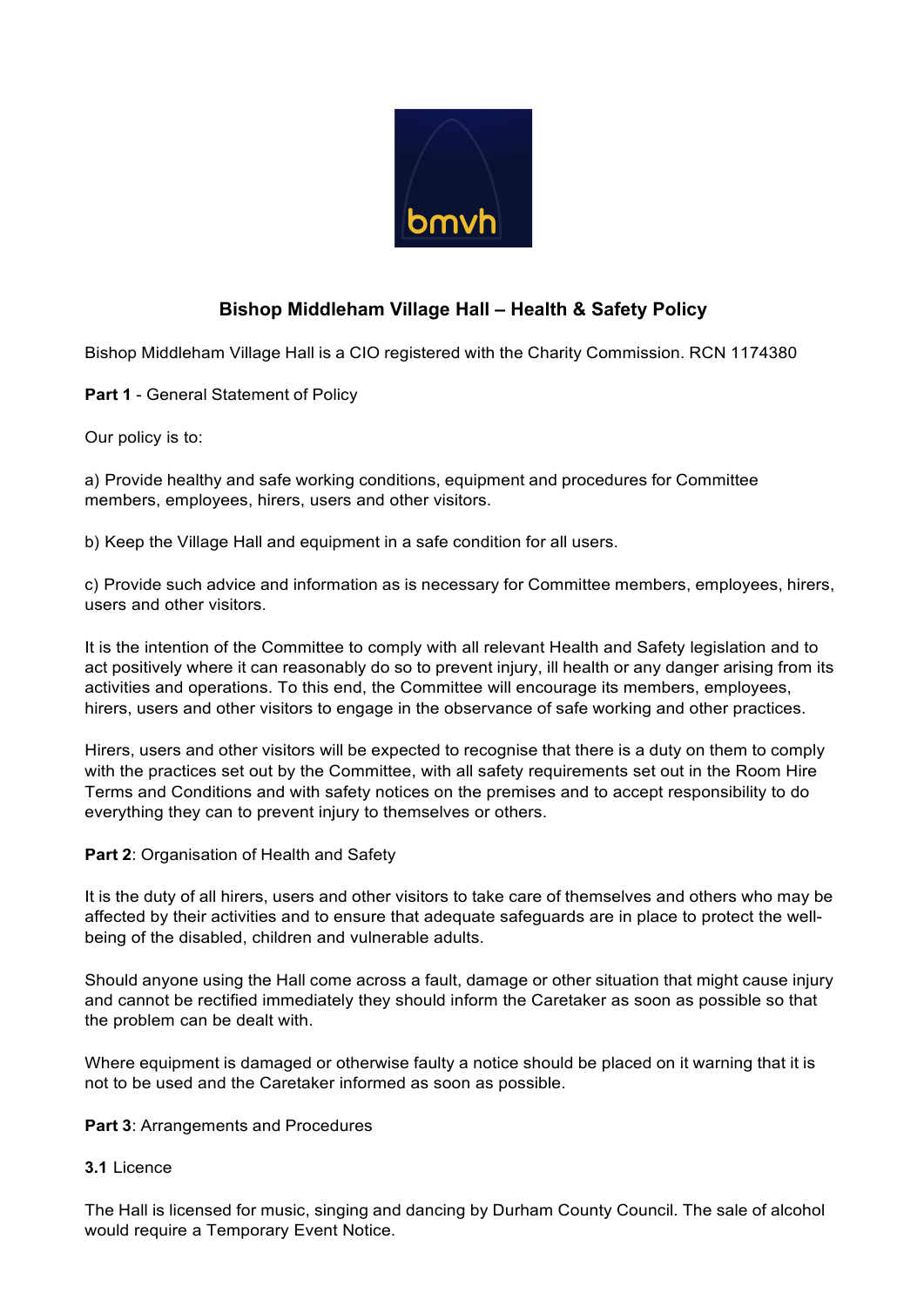### **3.2** Fire Precautions and Checks

The Committee has completed a Fire Risk Assessment in accordance with the Regulatory Reform (Fire Safety) Order 2005.